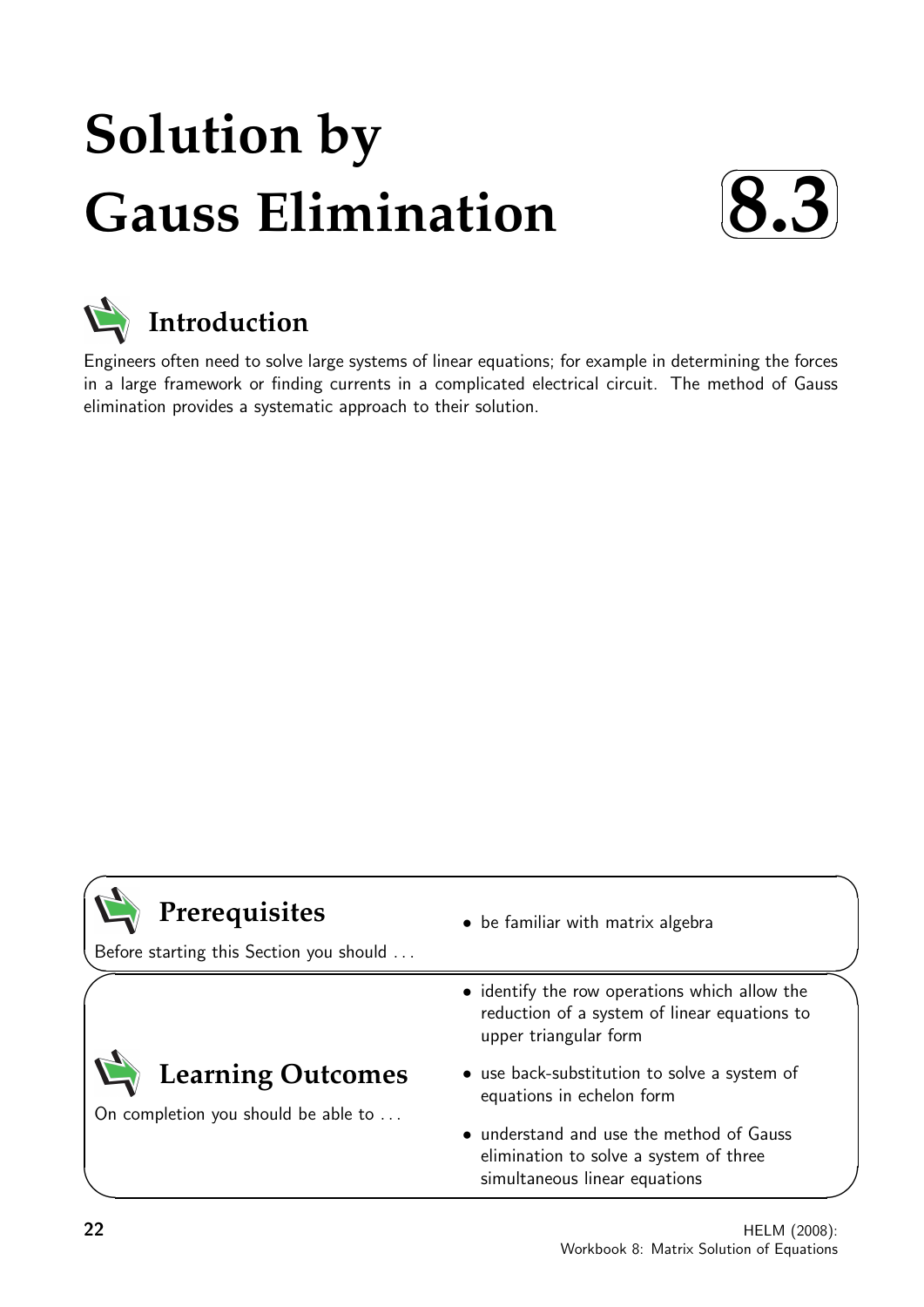

### **1. Solving three equations in three unknowns**

The easiest set of three simultaneous linear equations to solve is of the following type:

$$
3x_1 = 6,
$$
  

$$
2x_2 = 5,
$$
  

$$
4x_3 = 7
$$

which obviously has solution  $[x_1, x_2, x_3]^T = \big[2, \frac{5}{2}\big]$  $\frac{5}{2}$ ,  $\frac{7}{4}$  $\left[\frac{7}{4}\right]^T$  or  $x_1=2, x_2=\frac{5}{2}$  $\frac{5}{2}, x_3 = \frac{7}{4}$  $\frac{7}{4}$ . In matrix form  $AX = B$  the equations are

 $\sqrt{ }$  $\overline{\phantom{a}}$ 3 0 0 0 2 0 0 0 4 1  $\overline{1}$  $\sqrt{ }$  $\overline{\phantom{a}}$  $\overline{x}_1$  $\overline{x_2}$  $\overline{x_3}$ 1  $\Big| =$  $\sqrt{ }$  $\overline{\phantom{a}}$ 6 5 7 1  $\overline{1}$ 

where the matrix of coefficients, A, is clearly diagonal.



Solve the equations

$$
\left[\begin{array}{ccc} 2 & 0 & 0 \\ 0 & -1 & 0 \\ 0 & 0 & 3 \end{array}\right] \left[\begin{array}{c} x_1 \\ x_2 \\ x_3 \end{array}\right] = \left[\begin{array}{c} 8 \\ 2 \\ -6 \end{array}\right].
$$

Your solution

#### Answer

 $[x_1, x_2, x_3]^T = [4, -2, -2]^T.$ 

The next easiest system of equations to solve is of the following kind:

 $3x_1 + x_2 - x_3 = 0$  $2x_2 + x_3 = 12$  $3x_3 = 6.$ 

The last equation can be solved immediately to give  $x_3 = 2$ . Substituting this value of  $x_3$  into the second equation gives

 $2x_2 + 2 = 12$  from which  $2x_2 = 10$  so that  $x_2 = 5$ 

Substituting these values of  $x_2$  and  $x_3$  into the first equation gives

 $3x_1 + 5 - 2 = 0$  from which  $3x_1 = -3$  so that  $x_1 = -1$ 

Hence the solution is  $[x_1, x_2, x_3]^T = [-1, 5, 2]^T$ .

This process of solution is called back-substitution.

In matrix form the system of equations is

| $3\quad1$   |            | $-1$ | $x_1$ |       |      |  |
|-------------|------------|------|-------|-------|------|--|
|             | $0\quad 2$ |      | $x_2$ | $=$ 1 | $12$ |  |
| $0 \quad 0$ |            |      | $x_3$ |       |      |  |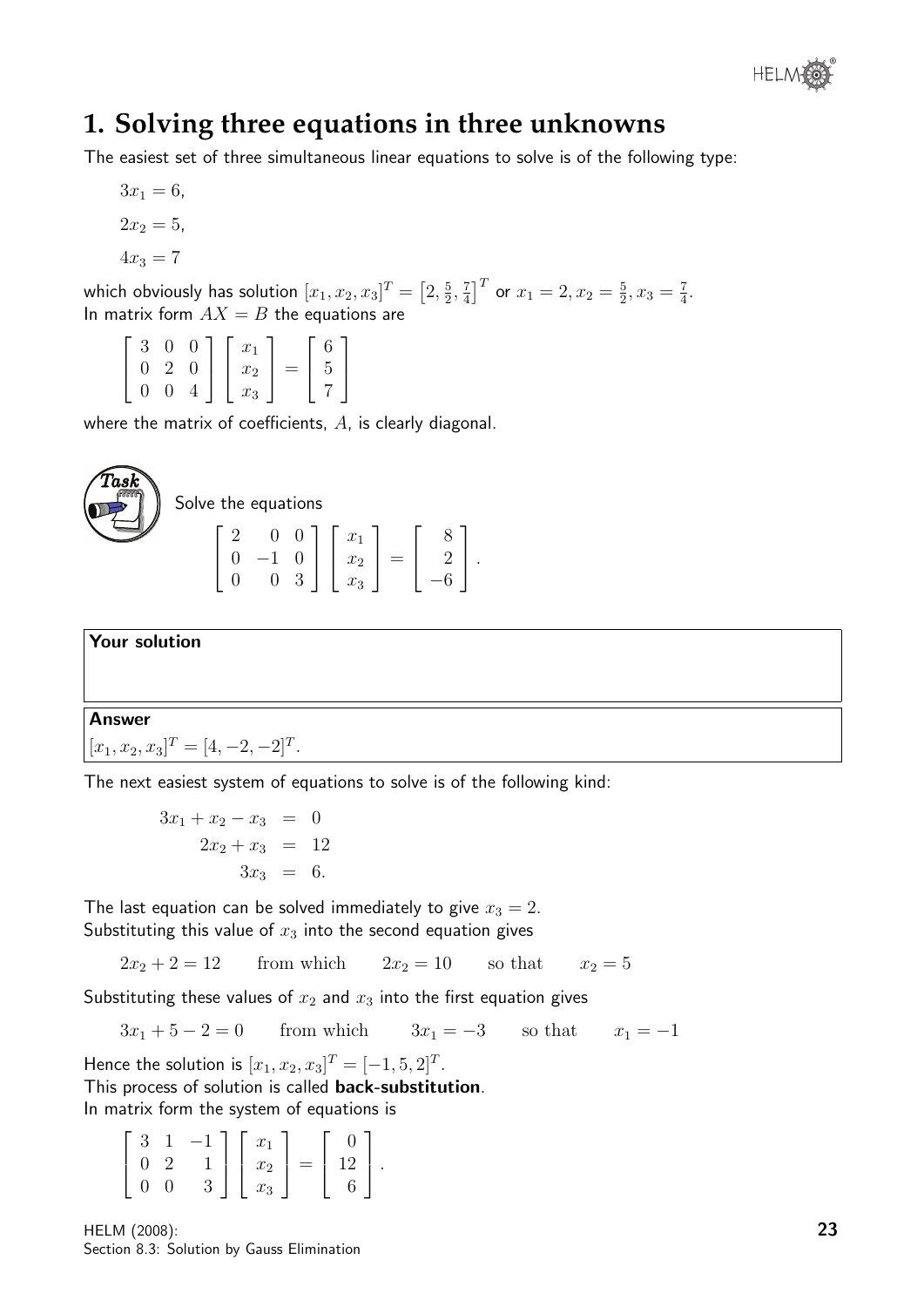The matrix of coefficients is said to be upper triangular because all elements below the leading diagonal are zero. Any system of equations in which the coefficient matrix is triangular (whether upper or lower) will be particularly easy to solve.



Solve the following system of equations by back-substitution.

$$
\begin{bmatrix} 2 & -1 & 3 \ 0 & 3 & -1 \ 0 & 0 & 2 \end{bmatrix} \begin{bmatrix} x_1 \ x_2 \ x_3 \end{bmatrix} = \begin{bmatrix} 7 \ 5 \ 2 \end{bmatrix}.
$$

Write the equations in expanded form:

| Your solution                     |
|-----------------------------------|
|                                   |
|                                   |
|                                   |
|                                   |
| <b>Answer</b>                     |
| $2x_1 - x_2 + 3x_3 = 7$           |
| $3x_2 - x_3 = 5$                  |
| $2x_3 = 2$                        |
| Now find the solution for $x_3$ : |
| <b>Your solution</b>              |
| $x_3 =$                           |

#### Answer

The last equation can be solved immediately to give  $x_3 = 1$ .

Using this value for  $x_3$ , obtain  $x_2$  and  $x_1$ :

| Your solution |                                                                                      |
|---------------|--------------------------------------------------------------------------------------|
| $x_2 =$       | $x_1 =$                                                                              |
| Answer        |                                                                                      |
|               | $x_2 = 2$ , $x_1 = 3$ . Therefore the solution is $x_1 = 3, x_2 = 2$ and $x_3 = 1$ . |

Although we have worked so far with integers this will not always be the case and fractions will enter the solution process. We must then take care and it is always wise to check that the equations balance using the calculated solution.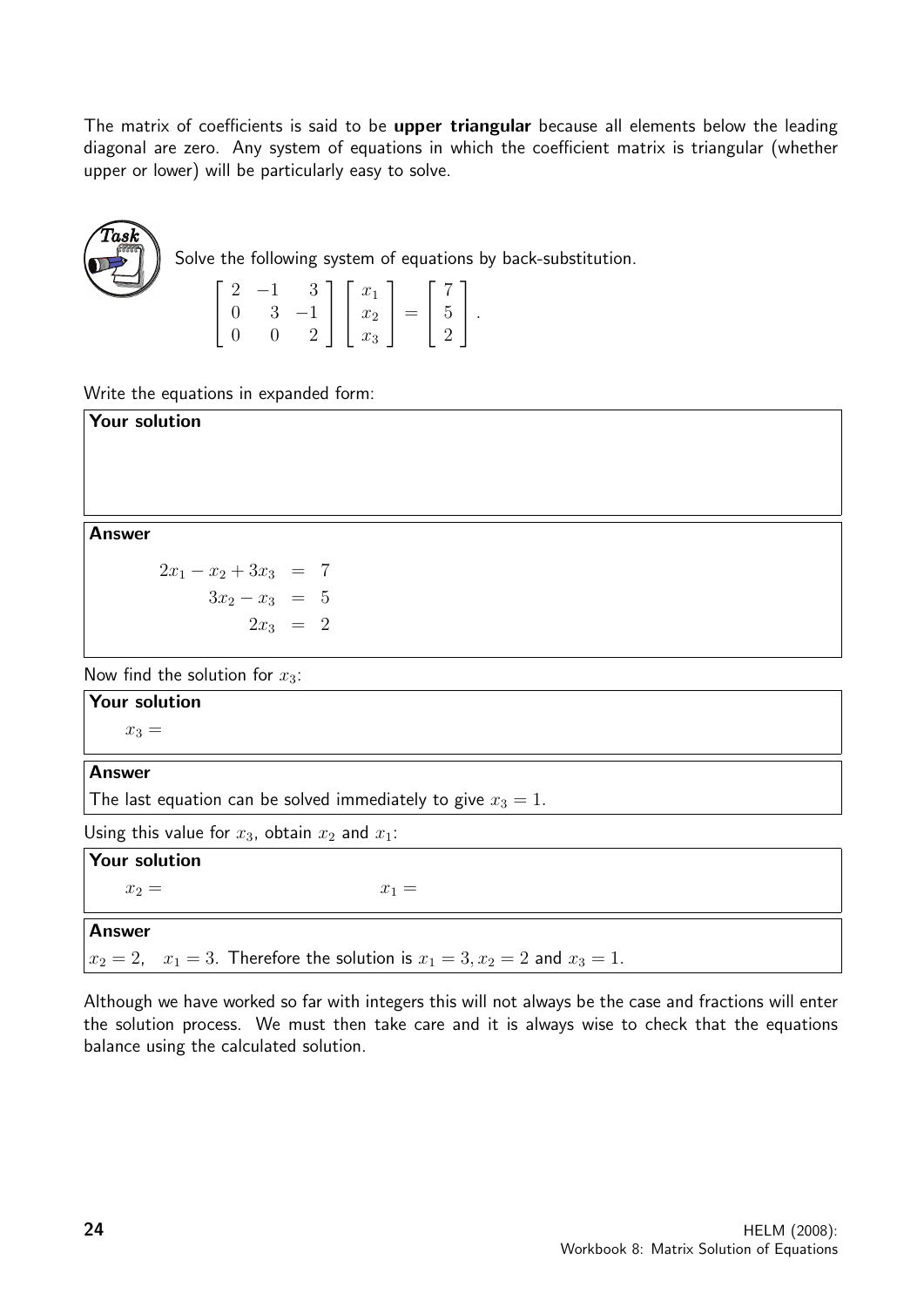

# **2. The general system of three simultaneous linear equations**

In the previous subsection we met systems of equations which could be solved by back-substitution alone. In this Section we meet systems which are not so amenable and where preliminary work must be done before back-substitution can be used.

Consider the system

$$
x_1 + 3x_2 + 5x_3 = 14
$$
  

$$
2x_1 - x_2 - 3x_3 = 3
$$
  

$$
4x_1 + 5x_2 - x_3 = 7
$$

We will use the solution method known as **Gauss elimination**, which has three stages. In the first stage the equations are written in matrix form. In the second stage the matrix equations are replaced by a system of equations having the same solution but which are in **triangular form**. In the final stage the new system is solved by **back-substitution**.

Stage 1: Matrix Formulation

The first step is to write the equations in matrix form:

|  | <u>у</u> | $5 -$     | $x_1$                 |     |  |
|--|----------|-----------|-----------------------|-----|--|
|  |          | $2 -1 -3$ | $\vert x_2 \vert^{1}$ | $=$ |  |
|  | $5 -$    | $-1$      | $x_3$                 |     |  |

Then, for conciseness, we combine the matrix of coefficients with the column vector of right-hand sides to produce the **augmented matrix**:

|                |     |      | $\begin{bmatrix} 5 & 14 \\ -3 & 3 \end{bmatrix}$ |
|----------------|-----|------|--------------------------------------------------|
| $\overline{2}$ | — 1 | $-3$ |                                                  |
|                | 5.  | $-1$ | 7 <sup>1</sup>                                   |

If the general system of equations is written  $AX = B$  then the augmented matrix is written  $[A|B]$ .

Hence the first equation

$$
x_1 + 3x_2 + 5x_3 = 14
$$

is replaced by the first row of the augmented matrix,

1 3 5 | 14 and so on.

Stage 1 has now been completed. We will next triangularise the matrix of coefficients by means of row operations. There are three possible row operations:

- interchange two rows;
- multiply or divide a row by a non-zero constant factor;
- add to, or subtract from, one row a multiple of another row.

Note that interchanging two rows of the augmented matrix is equivalent to interchanging the two corresponding equations. The shorthand notation we use is introduced by example. To interchange row 1 and row 3 we write  $R1 \leftrightarrow R3$ . To divide row 2 by 5 we write  $R2 \div 5$ . To add three times row 1 to row 2, we write  $R2 + 3R1$ . In the Task which follows you will see where these annotations are placed.

Note that these operations neither create nor destroy solutions so that at every step the system of equations has the same solution as the original system.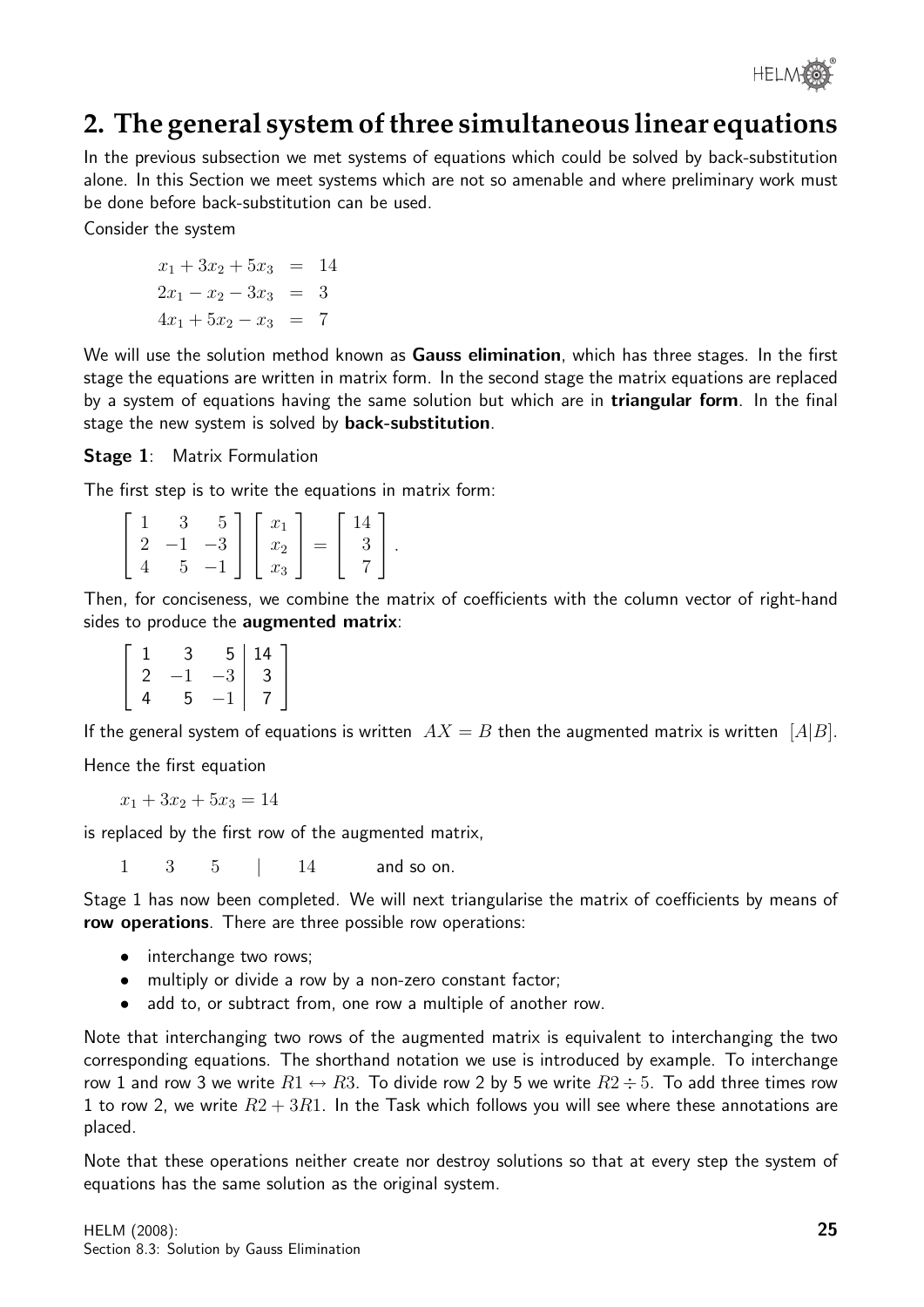#### Stage 2: Triangularisation

The second stage proceeds by first eliminating  $x_1$  from the second and third equations using row operations.

|  |  | $\begin{bmatrix} 1 & 3 & 5 & 14 \\ 2 & -1 & -3 & 3 \\ 4 & 5 & -1 & 7 \end{bmatrix}$ $\begin{array}{c} R2 - 2 \times R1 \\ R3 - 4 \times R1 \end{array}$ $\Rightarrow \begin{bmatrix} 1 & 3 & 5 & 14 \\ 0 & -7 & -13 & -25 \\ 0 & -7 & -21 & -49 \end{bmatrix}$ |  |  |  |
|--|--|----------------------------------------------------------------------------------------------------------------------------------------------------------------------------------------------------------------------------------------------------------------|--|--|--|

In the above we have subtracted twice row (equation) 1 from row (equation) 2. In full these operations would be written, respectively, as

$$
(2x1 - x2 - 3x3) - 2(x1 + 3x2 + 5x3) = 3 - 2 \times 14 \quad \text{or} \quad -7x2 - 13x3 = -25
$$

and

$$
(4x1 + 5x2 - x3) - 4(x1 + 3x2 + 5x3) = 7 - 4 \times 14 \quad \text{or} \quad -7x2 - 21x3 = -49.
$$

Now since all the elements in rows 2 and 3 are negative we multiply throughout by  $-1$ :

|  |  | $\begin{bmatrix} 1 & 3 & 5 & 14 \ 0 & -7 & -13 & -25 \ 0 & -7 & -21 & -49 \end{bmatrix}$ $\begin{array}{l} R2 \times (-1) \\ R3 \times (-1) \end{array}$ $\Rightarrow$ $\begin{bmatrix} 1 & 3 & 5 & 14 \ 0 & 7 & 13 & 25 \ 0 & 7 & 21 & 49 \end{bmatrix}$ |  |  |  |
|--|--|-----------------------------------------------------------------------------------------------------------------------------------------------------------------------------------------------------------------------------------------------------------|--|--|--|

Finally, we eliminate  $x_2$  from the third equation by subtracting equation 2 from equation 3 i.e.  $R3 - R2$ :

|  |  | $\begin{bmatrix} 1 & 3 & 5 & 14 \end{bmatrix}$ |                                                                                       |               |  |                                                                                                     |  |
|--|--|------------------------------------------------|---------------------------------------------------------------------------------------|---------------|--|-----------------------------------------------------------------------------------------------------|--|
|  |  | $0 \quad 7 \quad 13 \mid 25 \mid$              |                                                                                       | $\Rightarrow$ |  |                                                                                                     |  |
|  |  |                                                | $\begin{bmatrix} 0 & 7 & 21 \end{bmatrix}$ 49 $\begin{bmatrix} R3 - R2 \end{bmatrix}$ |               |  | $\left[\begin{array}{ccc c} 1 & 3 & 5 & 14 \\ 0 & 7 & 13 & 25 \\ 0 & 0 & 8 & 24 \end{array}\right]$ |  |

The system is now in triangular form.

#### Stage 3: Back Substitution

Here we solve the equations from bottom to top. At each step of the back substitution process we encounter equations which only have a single unknown and so can be easily solved.



Now complete the solution to the above system by back-substitution.

Your solution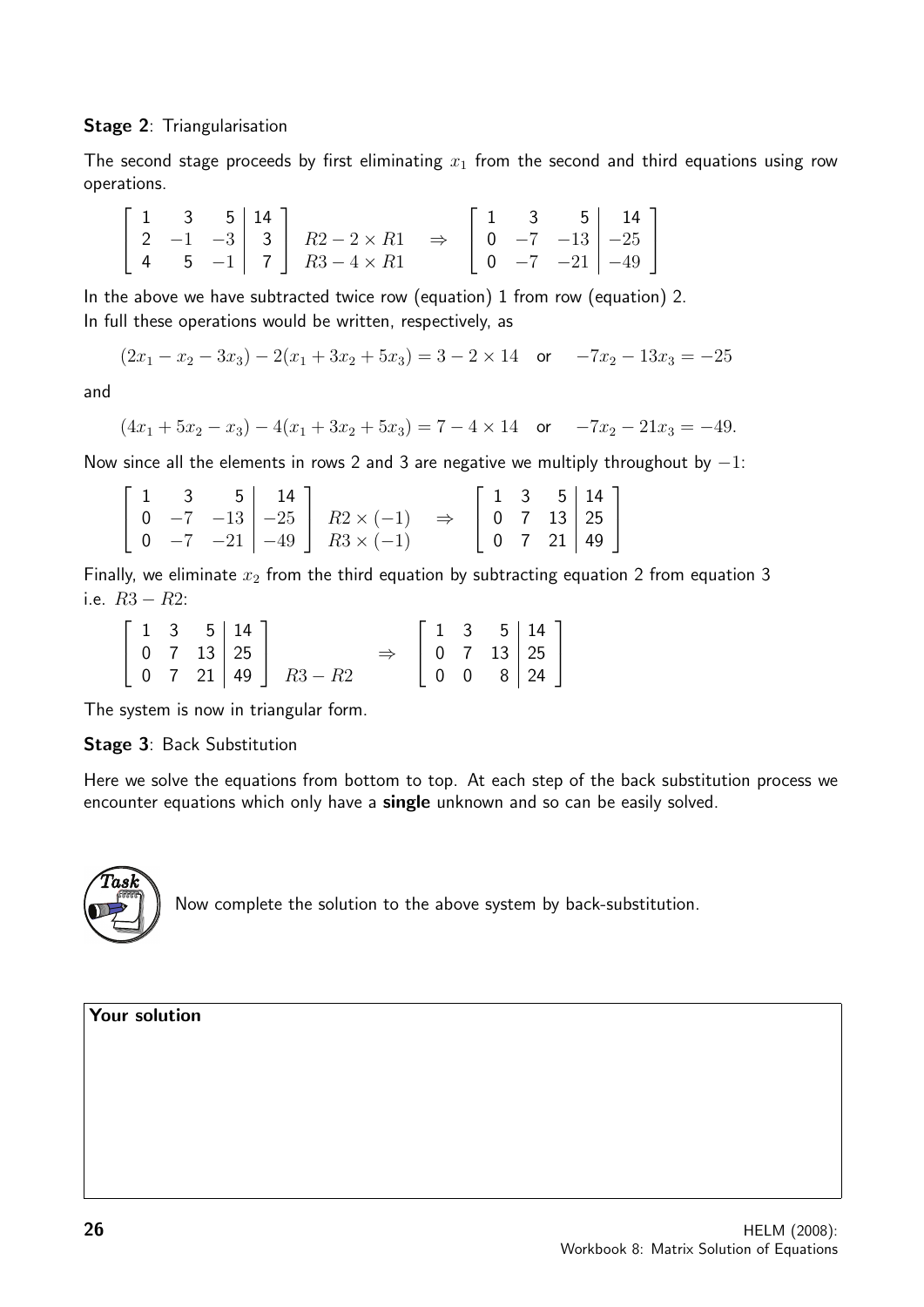

Answer In full the equations are

> $x_1 + 3x_2 + 5x_3 = 14$  $7x_2 + 13x_3 = 25$  $8x_3 = 24$

From the last equation we see that  $x_3 = 3$ .

Substituting this value into the second equation gives

 $7x_2 + 39 = 25$  or  $7x_2 = -14$  so that  $x_2 = -2$ .

Finally, using these values for  $x_2$  and  $x_3$  in equation 1 gives  $x_1 - 6 + 15 = 14$ . Hence  $x_1 = 5$ . The solution is therefore  $[x_1, x_2, x_3]^T=[5, -2, 3]^T$ 

Check that these values satisfy the original system of equations.



Write down the augmented matrix for this system and then interchange rows 1 and 3:

Your solution

Answer

|  | Augmented matrix |  |                         |               |          |            |  |  |
|--|------------------|--|-------------------------|---------------|----------|------------|--|--|
|  | $2 -3$ 4 2       |  | $R1 \leftrightarrow R3$ |               |          | $-1$ 3 3 1 |  |  |
|  |                  |  |                         | $\Rightarrow$ |          |            |  |  |
|  |                  |  |                         |               | $\Omega$ |            |  |  |

Now subtract suitable multiples of row 1 from row 2 and from row 3 to eliminate the  $x_1$  coefficient from rows 2 and 3:

|                | <b>Your solution</b> |            |             |                                                                                 |      |                         |                            |  |
|----------------|----------------------|------------|-------------|---------------------------------------------------------------------------------|------|-------------------------|----------------------------|--|
|                |                      |            |             |                                                                                 |      |                         |                            |  |
| Answer         |                      |            |             |                                                                                 |      |                         |                            |  |
|                | $-1$ 3               |            | $. + 3 + 1$ |                                                                                 | $-1$ | $\overline{\mathbf{3}}$ | $\overline{\phantom{a}}$ 3 |  |
| 4              |                      | $1\quad 2$ | 2           |                                                                                 |      |                         | $-10$                      |  |
| $\overline{2}$ | $\Omega$<br>$-3$     | 4          | 2           | $R2 - 4R1 \Rightarrow \begin{vmatrix} 0 & 5 & -10 \\ 0 & -1 & -2 \end{vmatrix}$ |      |                         | $-4$                       |  |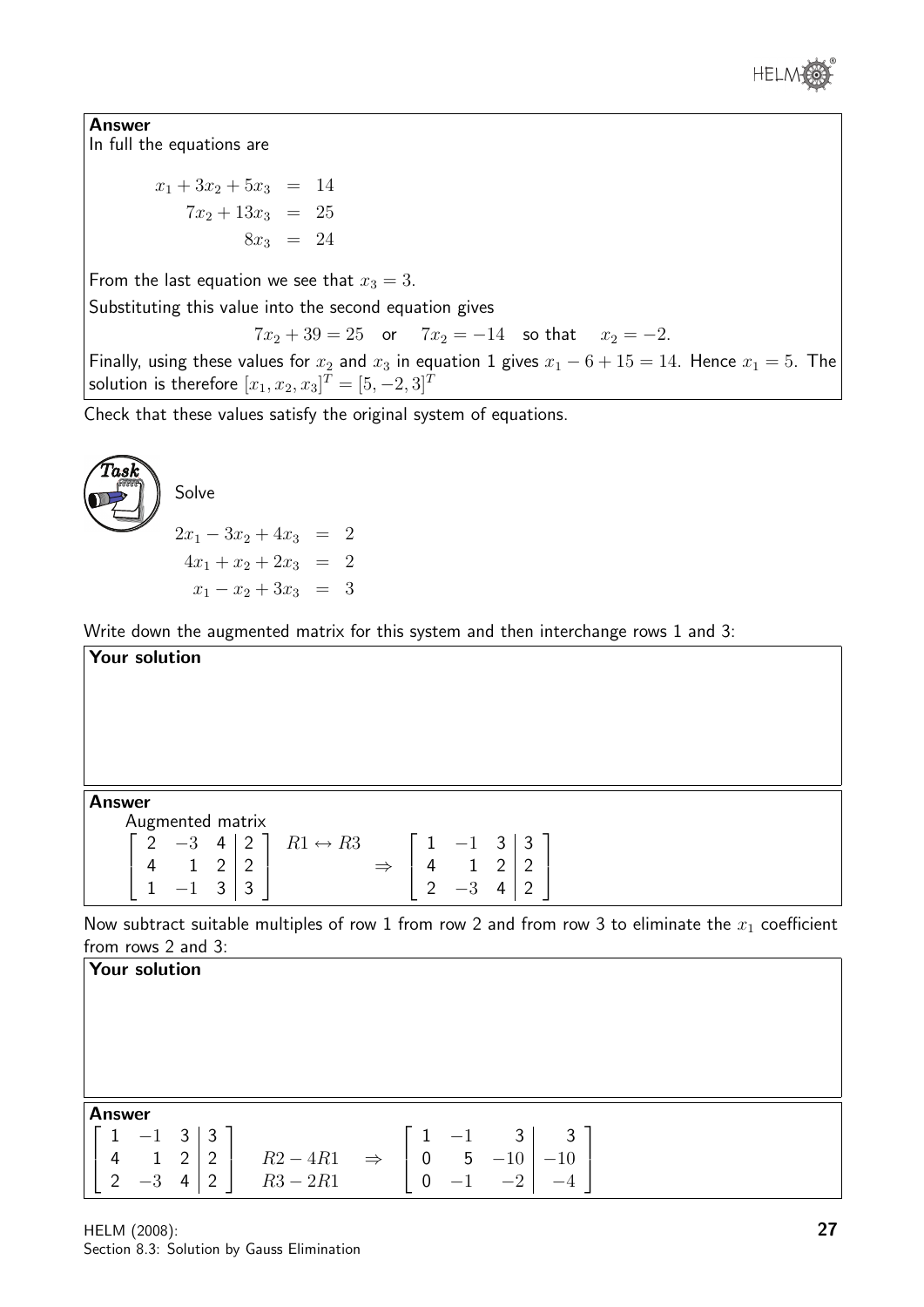Now divide row 2 by 5 and add a suitable multiple of the result to row 3:

#### Your solution

#### Answer

Your solution

| <b>Allswer</b> |  |  |  |                                                                                                                                                                                                                                                                                                                                                                      |  |  |  |
|----------------|--|--|--|----------------------------------------------------------------------------------------------------------------------------------------------------------------------------------------------------------------------------------------------------------------------------------------------------------------------------------------------------------------------|--|--|--|
|                |  |  |  |                                                                                                                                                                                                                                                                                                                                                                      |  |  |  |
|                |  |  |  |                                                                                                                                                                                                                                                                                                                                                                      |  |  |  |
|                |  |  |  | $\left[\begin{array}{ccc c} 1 & -1 & 3 & 3 \\ 0 & 5 & -10 & -10 \\ 0 & -1 & -2 & -4 \end{array}\right] \quad R2 \div 5 \Rightarrow \left[\begin{array}{ccc c} 1 & -1 & 3 & 3 \\ 0 & 1 & -2 & -2 \\ 0 & -1 & -2 & -4 \end{array}\right] \quad R3 + R2 \Rightarrow \left[\begin{array}{ccc c} 1 & -1 & 3 & 3 \\ 0 & 1 & -2 & -2 \\ 0 & 0 & -4 & -6 \end{array}\right]$ |  |  |  |

Now complete the solution using back-substitution:

| <b>Answer</b> |  |  |  |
|---------------|--|--|--|

The equations in full are

 $x_1 - x_2 + 3x_3 = 3$  $x_2 - 2x_3 = -2$  $-4x_3 = -6.$ 

The last equation reduces to  $x_3=\frac{3}{2}$  $\frac{3}{2}$ .

Using this value in the second equation gives  $x_2 - 3 = -2$  so that  $x_2 = 1$ .

Finally,  $x_1 - 1 + \frac{9}{2} = 3$  so that  $x_1 = -\frac{1}{2}$  $\frac{1}{2}$ .

The solution is therefore  $[x_1, x_2, x_3]^T = \bigl[-\frac{1}{2}\bigr]$  $\frac{1}{2}$ , 1,  $\frac{3}{2}$  $\frac{3}{2}$ ]<sup>T</sup>.

You should check these values in the original equations to ensure that the equations balance.

Again we emphasise that we chose a particular set of procedures in Stage 1. This was chosen mainly to keep the arithmetic simple by delaying the introduction of fractions. Sometimes we are courageous and take fewer, harder steps.

An important point to note is that when in Stage 2 we wrote  $R2 - 2R1$  against row 2; what we meant is that row 2 is replaced by the combination (row  $2$ ) –  $2\times$ (row 1). In general, the operation

row  $i - \alpha \times \text{row } j$ 

means replace row  $i$  by the combination

row  $i - \alpha \times \text{row } j$ .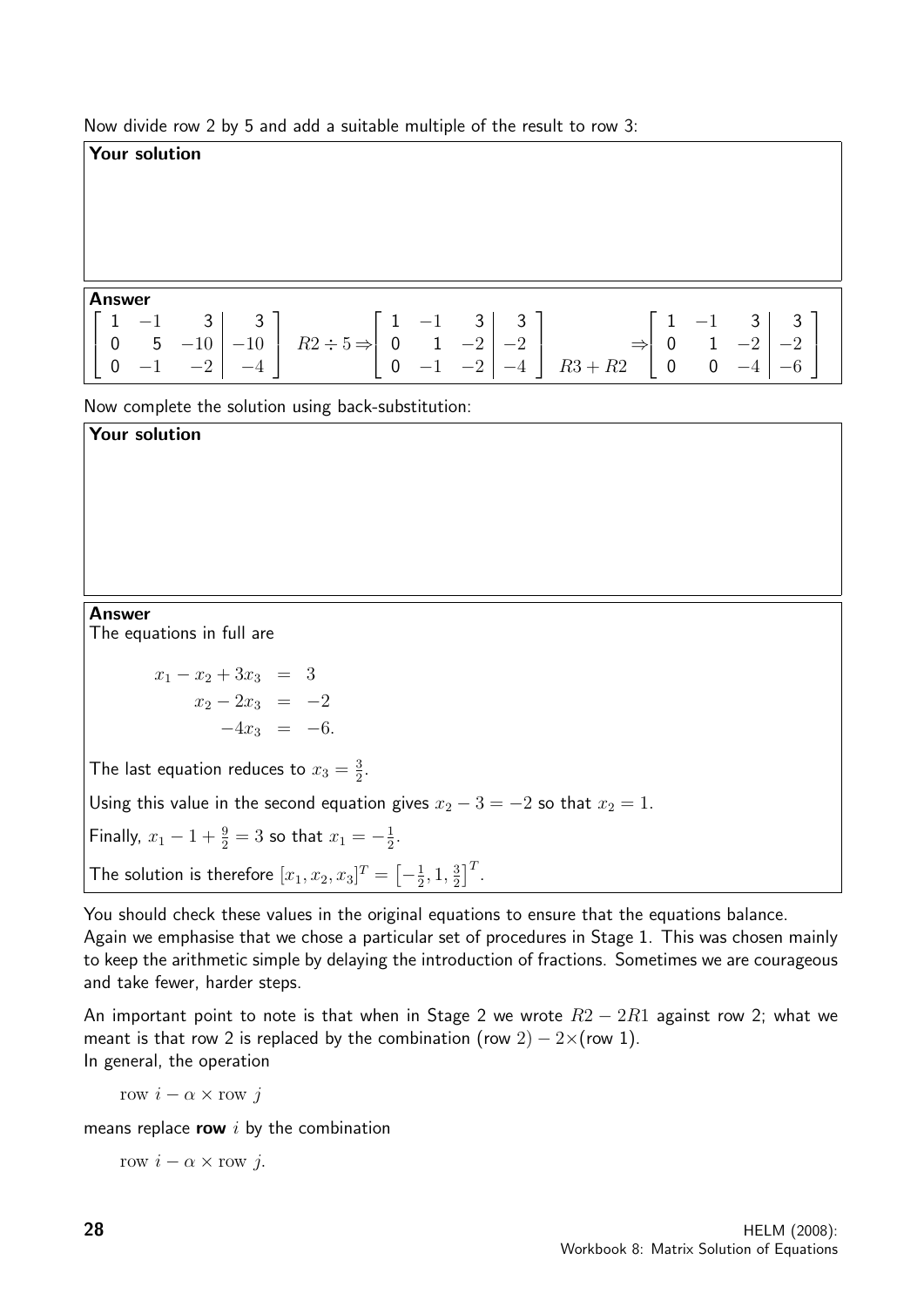

## **3. Equations which have an infinite number of solutions**

Consider the following system of equations

$$
x_1 + x_2 - 3x_3 = 3
$$
  
\n
$$
2x_1 - 3x_2 + 4x_3 = -4
$$
  
\n
$$
x_1 - x_2 + x_3 = -1
$$

In augmented form we have:

$$
\left[\begin{array}{ccc|c} 1 & 1 & -3 & 3 \\ 2 & -3 & 4 & -4 \\ 1 & -1 & 1 & -1 \end{array}\right]
$$

Now performing the usual Gauss elimination operations we have

|  |  | $\left[\begin{array}{ccc c} 1 & 1 & -3 & 3 \\ 2 & -3 & 4 & -4 \\ 1 & -1 & 1 & -1 \end{array}\right] \begin{array}{l} R2-2 \times R1 \\ R3-R1 \end{array} \Rightarrow \left[\begin{array}{ccc c} 1 & 1 & -3 & 3 \\ 0 & -5 & 10 & -10 \\ 0 & -2 & 4 & -4 \end{array}\right]$ |  |  |  |
|--|--|----------------------------------------------------------------------------------------------------------------------------------------------------------------------------------------------------------------------------------------------------------------------------|--|--|--|

Now applying  $R2 \div -5$  and  $R3 \div -2$  gives

 $\sqrt{ }$  $\vert$ 1 1  $-3$  3 0 1  $-2$  | 2 0 1  $-2$  | 2 1  $\frac{1}{2}$ 

Then  $R2 - R3$  gives

 $\sqrt{ }$  $\overline{\phantom{a}}$ 1 1  $-3$  3 0 1  $-2$  | 2  $0 \quad 0 \quad 0$  | 0 1  $\overline{1}$ 

We see that all the elements in the last row are zero. This means that the variable  $x_3$  can take any value whatsoever, so let  $x_3 = t$  then using back substitution the second row now implies

 $x_2 = 2 + 2x_3 = 2 + 2t$ 

and then the first row implies

 $x_1 = 3 - x_2 + 3x_3 = 3 - (2 + 2t) + 3(t) = 1 + t$ 

In this example the system of equations has an infinite number of solutions:

 $x_1 = 1 + t$ ,  $x_2 = 2 + 2t$ ,  $x_3 = t$  or  $[x_1, x_2, x_3]^T = [1 + t, 2 + 2t, t]^T$ 

where t can be assigned any value. For every value of t these expressions for  $x_1, x_2$  and  $x_3$  will simultaneously satisfy each of the three given equations.

Systems of linear equations arise in the modelling of electrical circuits or networks. By breaking down a complicated system into simple loops, Kirchhoff's law can be applied. This leads to a set of linear equations in the unknown quantities (usually currents) which can easily be solved by one of the methods described in this Workbook.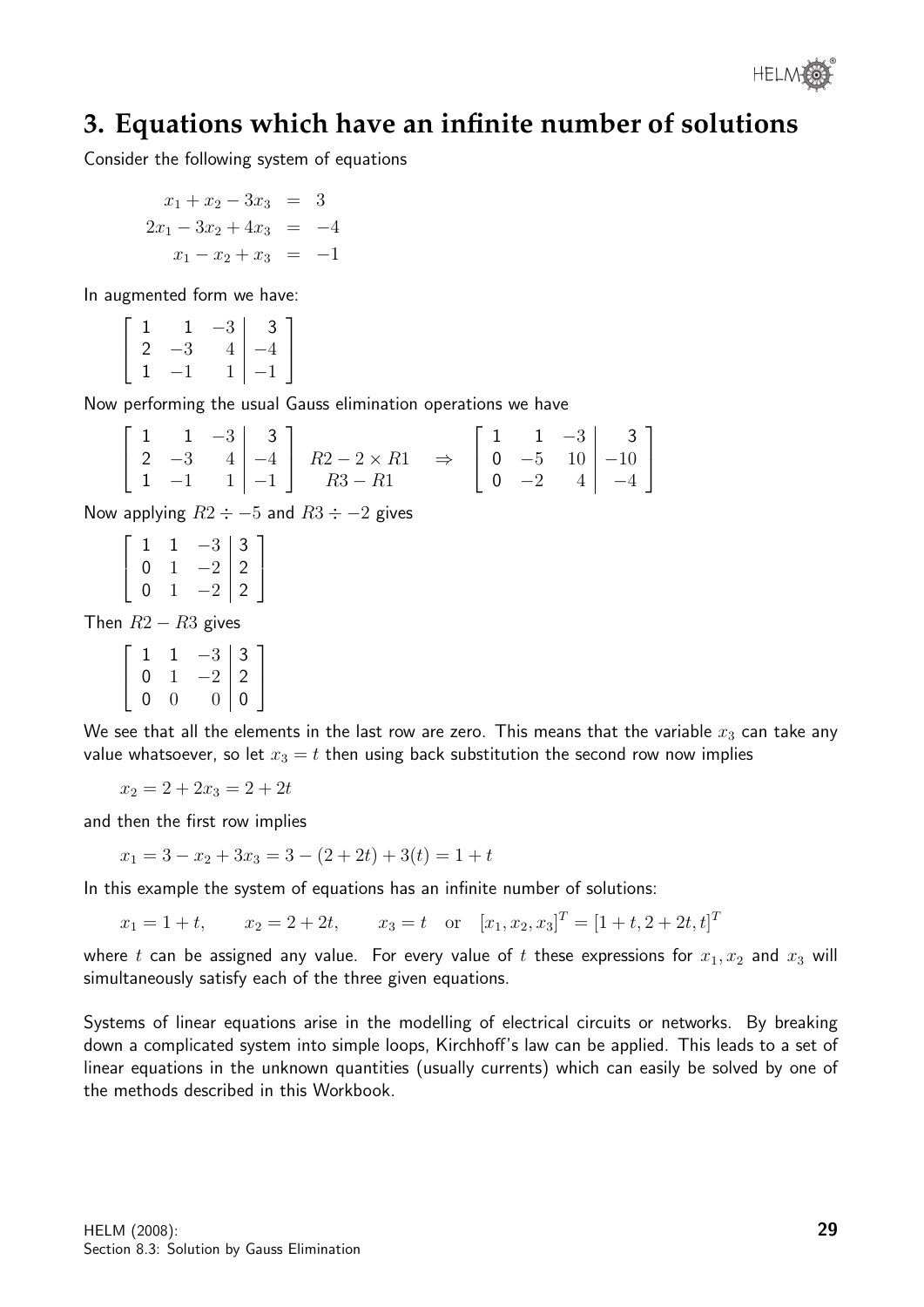

# **Currents in three loops**

In the circuit shown find the currents  $(i_1, i_2, i_3)$  in the loops.



Figure 2

#### Solution Loop 1 gives  $2(i_1) + 3(i_1 - i_2) = 5 \rightarrow 5i_1 - 3i_2 = 5$ Loop 2 gives  $6(i_2 - i_3) + 3(i_2 - i_1) = 4 \rightarrow -3i_1 + 9i_2 - 6i_3 = 4$ Loop 3 gives  $6(i_3 - i_2) + 4(i_3) = 6 - 5 \rightarrow -6i_2 + 10i_3 = 1$ Note that in loop 3, the current generated by the  $6v$  cell is positive and for the  $5v$  cell negative in the direction of the arrow. In matrix form  $\sqrt{ }$  $\overline{\phantom{a}}$  $5 -3 0$ −3 9 −6 0 −6 10 1  $\overline{1}$  $\sqrt{ }$  $\overline{\phantom{a}}$  $\overline{i_1}$  $\dot{i}_2$  $i_3$ 1  $\Big| =$  $\sqrt{ }$  $\overline{\phantom{a}}$ 5 4 1 1  $\mathbb{I}$ Solving gives  $i_1 =$ 34  $\frac{1}{15}$ ,  $i_2 =$ 19  $\frac{16}{9}$ ,  $i_3 =$ 41 30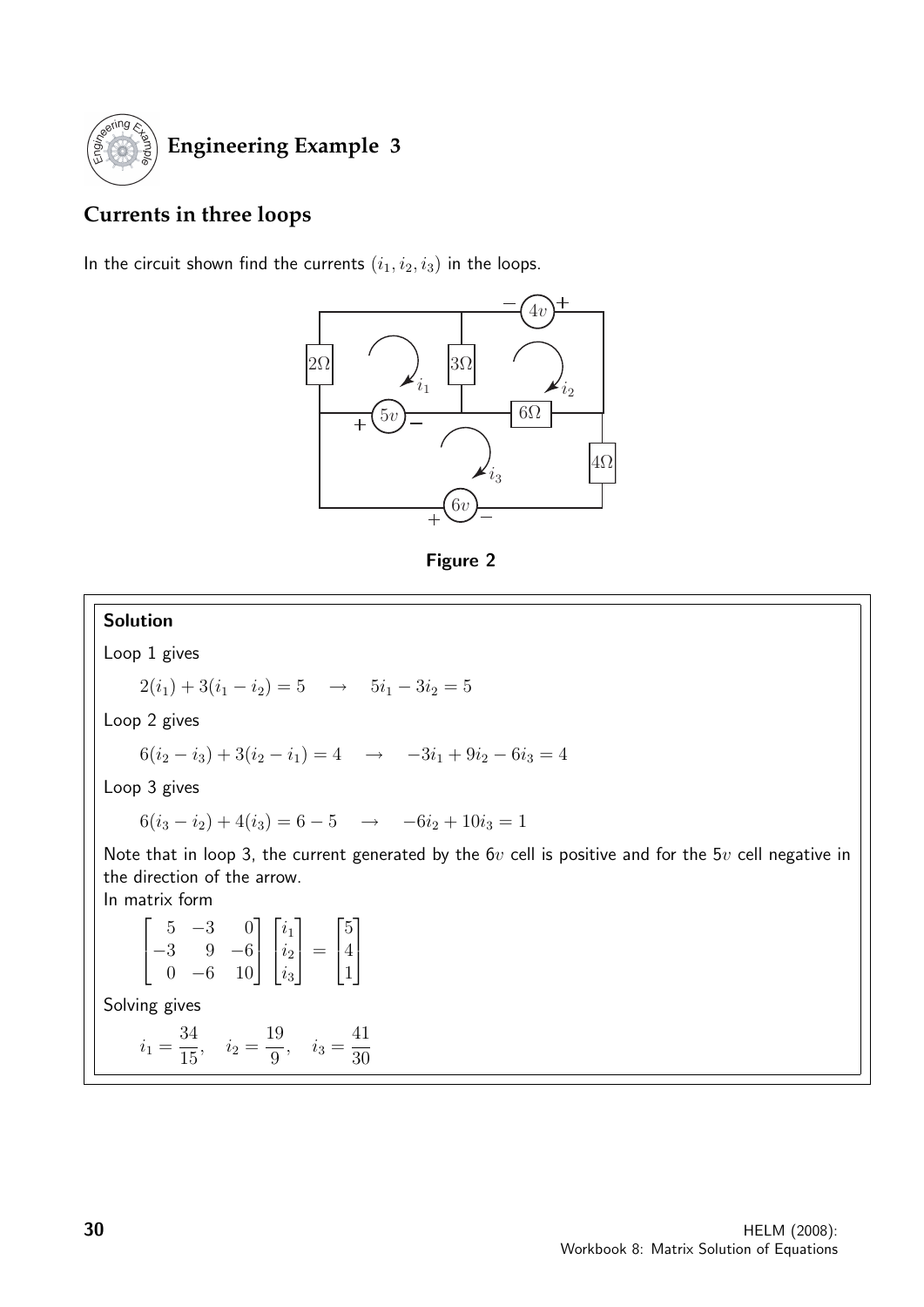

### **Velocity of a rocket**

The upward velocity of a rocket, measured at 3 different times, is shown in the following table

| Time, $t$ | Velocity, $v$   |  |  |  |  |
|-----------|-----------------|--|--|--|--|
| (seconds) | (metres/second) |  |  |  |  |
|           | 106.8           |  |  |  |  |
| x         | 177.2           |  |  |  |  |
|           | 279.2           |  |  |  |  |

The velocity over the time interval  $5 \le t \le 12$  is approximated by a quadratic expression as

$$
v(t) = a_1 t^2 + a_2 t + a_3
$$

Find the values of  $a_1, a_2$  and  $a_3$ .

### Solution

Substituting the values from the table into the quadratic equation for  $v(t)$  gives:

| $106.8 = 25a_1 + 5a_2 + a_3$   |  |  |  |                                                                                                                                                                                  |
|--------------------------------|--|--|--|----------------------------------------------------------------------------------------------------------------------------------------------------------------------------------|
| $177.2 = 64a_1 + 8a_2 + a_3$   |  |  |  |                                                                                                                                                                                  |
| $279.2 = 144a_1 + 12a_2 + a_3$ |  |  |  | $\begin{bmatrix} 25 & 5 & 1 \\ 64 & 8 & 1 \\ 144 & 12 & 1 \end{bmatrix} \begin{bmatrix} a_1 \\ a_2 \\ a_3 \end{bmatrix} = \begin{bmatrix} 106.8 \\ 177.2 \\ 279.2 \end{bmatrix}$ |

Applying one of the methods from this Workbook gives the solution as

 $a_1 = 0.2905$   $a_2 = 19.6905$   $a_3 = 1.0857$  to 4 d.p.

As the original values were all experimental observations then the values of the unknowns are all **approximations**. The relation  $v(t) = 0.2905t^2 + 19.6905t + 1.0857$  can now be used to predict the approximate position of the rocket for any time within the interval  $5 \le t \le 12$ .